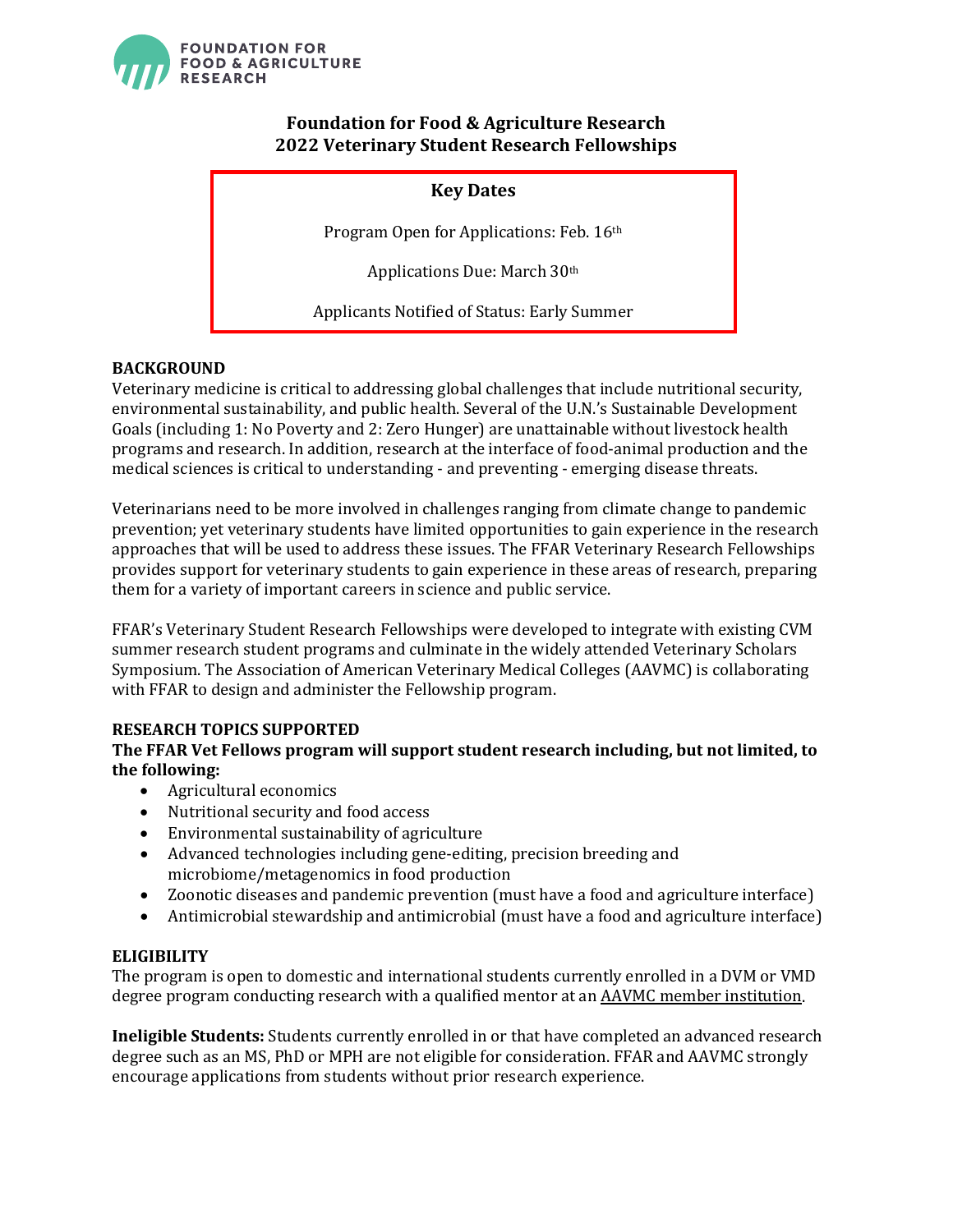**Diversity, Equity and Inclusion:** FFAR and AAVMC strongly encourage students from historically underrepresented backgrounds in agriculture to apply. For the purposes of this program, FFAR will us[e AAVMC's definition](https://www.aavmc.org/assets/Site_18/files/About_AAVMC/Definition%20of%20Diversity.pdf) of diversity as encompassing "many dimensions, including, but not limited to gender, gender identity, sexual orientation, socio-economic status, cultural background, language, cognitive style, nationality, age, physical abilities, religious beliefs, political beliefs, and other forms of differences, both visible and invisible." In defining diversity, it is also incumbent to acknowledge the concept of intersectionality; no single dimension of diversity exists in isolation. We acknowledge that each individual is a reflection of multiple diversity dimensions.

URVM Definition: Historically, AAVMC has identified and recognized the presence of specific historically underrepresented populations in veterinary medicine (URVM) whose advancement in the veterinary medical profession has been disproportionately impacted due to legal, cultural, or social climate impediments in the United States. The specific dimensions are: gender, race, ethnicity (African Americans, Asian Americans, American Indians, Native Alaskans and Hawaiians, Hispanics), and geographic, socioeconomic, and educational disadvantage."

**Updated Nomination Process:** Program Directors at Colleges of Veterinary Medicine are no longer required to submit nominations. There is no restriction on the number of applicants per institution. A letter of support from the Program Director at the mentor's institution will be required as part of the application package. Program Directors are requested to ensure that applicants(s) is in good academic standing and are integrated into the summer research program at their institution, if awarded.

#### **PROGRAM STRUCTURE**

The Fellowships will provide stipend support for up to fifteen (**15)** students per year to perform research with a qualified mentor and to participate in the Veterinary Scholars Symposium Research may be performed at any time within one year from receipt of award; it is anticipated that most students will complete their project during the summer months. Participation in the Veterinary Scholars Symposium, either the year of or year following receipt of the award, is required.

Research need not be performed at the mentor's institution. Research may be conducted off-site, including internationally, if within the budget requirements. All research must be conducted in accordance with the research compliance requirements (i.e., IACUC approval) of the mentor's institution as well as the institution where research is conducted, if conducted off-site. If human subjects are involved, the student should be trained in culturally appropriate methods to reach the target population and the mentor must have IRB approval for the project.

Students may be requested to participate in a roundtable discussion with other students organized by FFAR and conducted virtually or at the VSS. All students must complete an AAVMC survey on their experience at the conclusion of the Fellowship.

### **FUNDING**

FFAR will provide the following funds:

- \$8,000 student trainee support per award (stipend and travel/registration)
- \$2,000 research support per award (supplies and equipment)
- \$10,000 total

Matching funds are not required for this program. Funds must be used for student support and any reasonable travel and accommodations associated with access to research sites. All funds must be used within one year from receipt.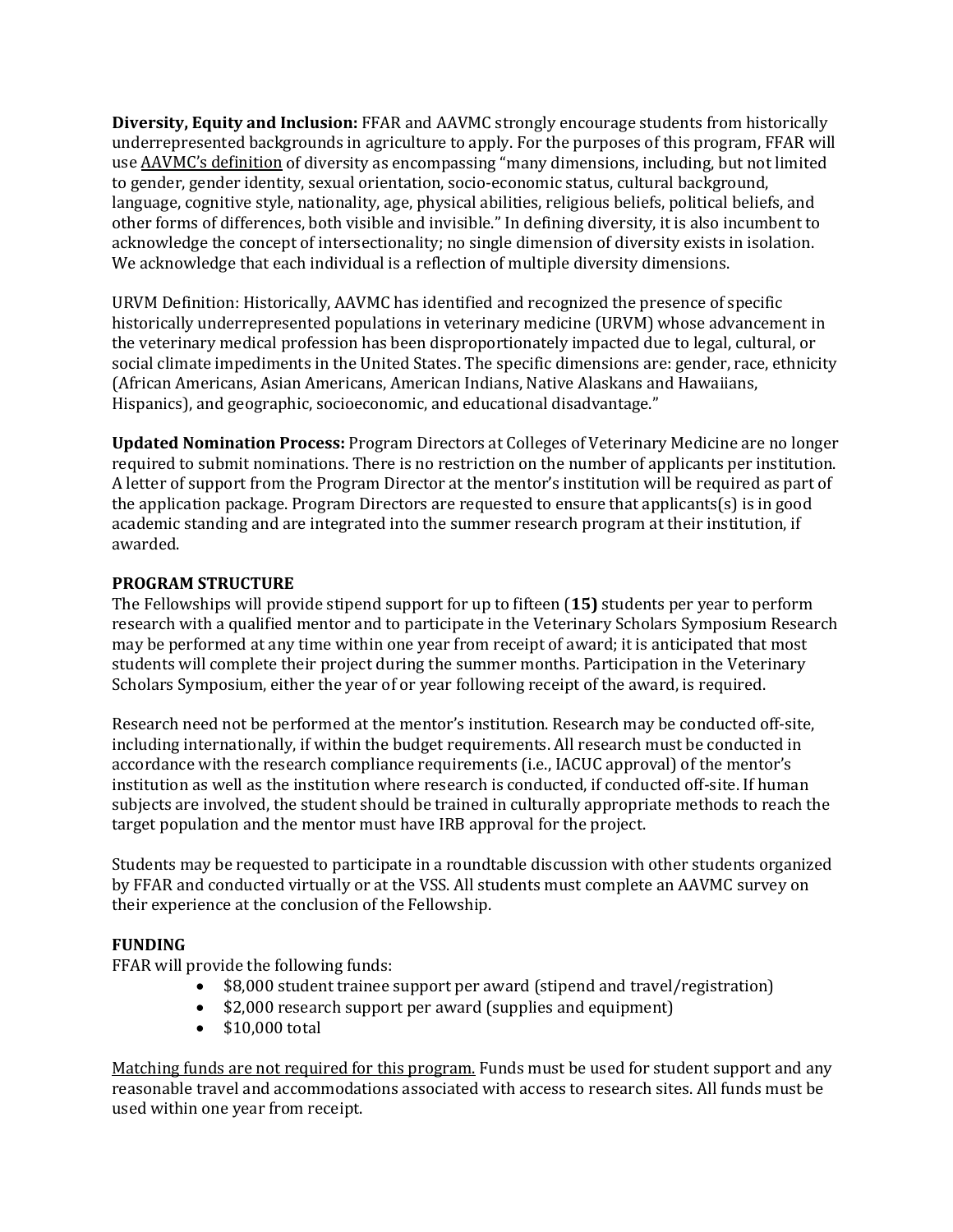FFAR funds will be provided at the start date of the award and must be used specifically for the designated student's stipend, supplies and participation in the VSS (registration, travel and accommodations). Funds may be used anytime within one year of the project start date; any remaining funds one year later must be returned. The AAVMC will disperse FFAR funds directly to the host institution for each student selected.

## **APPLICATION KEY DATES**

Program Open for Applications: February 16th Deadline for Applications: March 30th Successful Applicants Notified: Approximately Early Summer

# **APPLICATION SUBMISSION REQUIREMENTS**

Applications must be submitted through FFAR's onlin[e Grant Management System.](https://www.grantrequest.com/SID_6242?SA=SNA&FID=35016) Applications not submitted through this portal will not be considered eligible for evaluation. To be fair to all our applicants, FFAR will not grant an extension to applicants who missed the deadlines posted in the Key Dates section.

To start a new application, please click [here.](https://www.grantrequest.com/SID_6242?SA=SNA&FID=35053) If you are a new user, register for an account by clicking the "Create Account" button located under the email address field on the left side of the home page. Once you log in, you may begin working on your application. Please be sure to save your work often. To access a saved application, please do so through your [Grant Management Account.](https://www.grantrequest.com/SID_6242)

- 1. Institutional Contact Information
- 2. Additional Information:
	- a. Student Information
	- b. Mentor Information
	- c. Program Director Information

Applicants are encouraged to work with their prospective Mentors and/or Program Directors to answer the questions below. **A letter of support from the Program Director at the mentor's institution will be required as part of the application package.** Program Directors are requested to ensure that applicants $(s)$  is in good academic standing and are integrated into the summer research program at their institution, if awarded. Applicants are required to submit their applications by March 30th, 2022.

# **APPLICATION QUESTIONS**

- 1. What is your [the student's] hypothesis? (50 words)
- 2. What are your research objectives? (50 words)
- 3. What skills will you gain? (100 words)
- 4. What types of data will you collect and how will it be analyzed? (50 words)
- 5. Describe your prior research experience. [We encourage applicants who are new to research]. (100 words)
- 6. What are your career interests and aspirations? Why are you interested in the proposed research topic? (100 words)
- 7. How will you [the student] contribute to diversity in the veterinary and/or agricultural sciences? (100 words)
	- a. For the purposes of this program, FFAR will use **AAVMC's definition** of diversity as encompassing "many dimensions, including, but not limited to gender, gender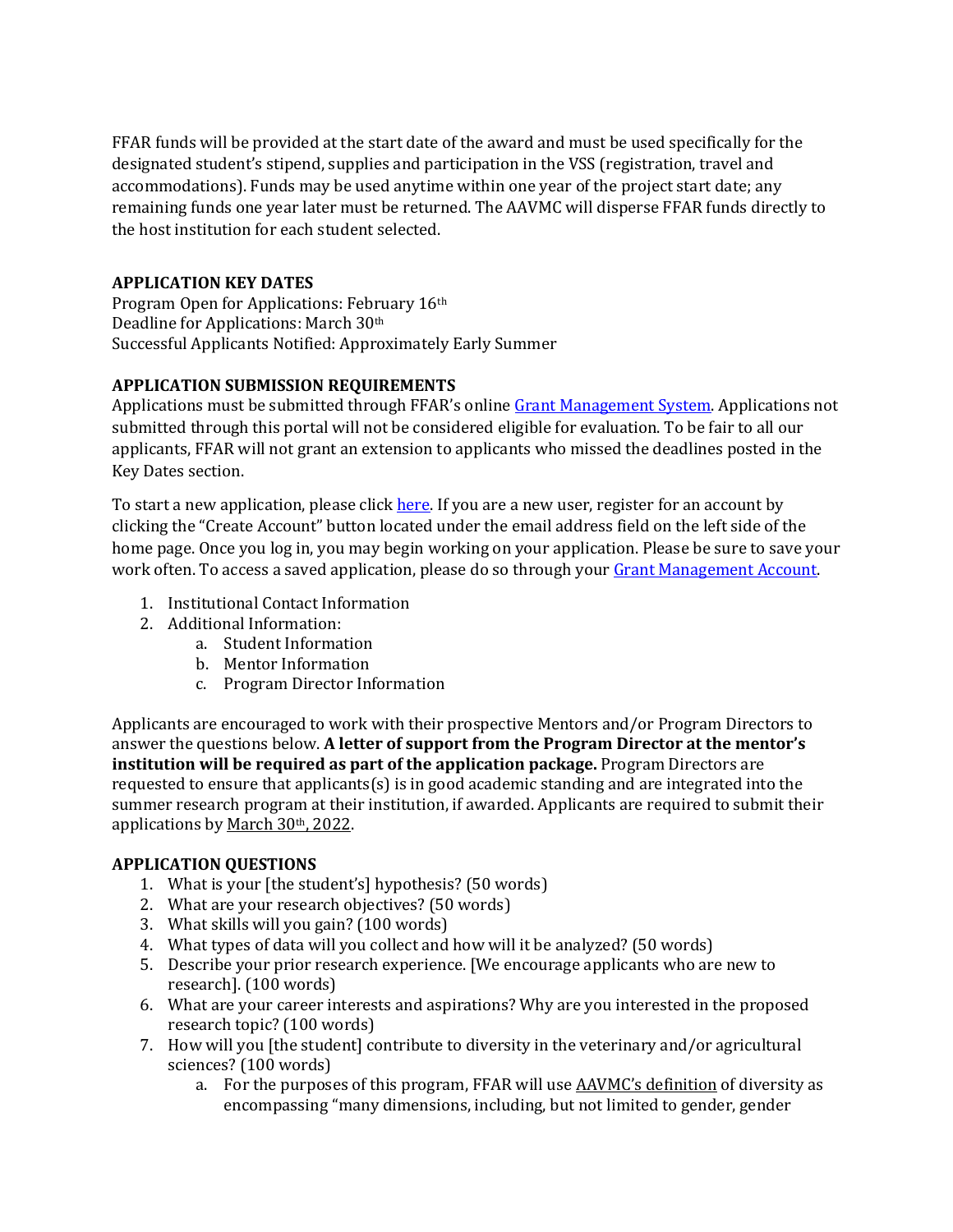identity, sexual orientation, socio-economic status, cultural background, language, cognitive style, nationality, age, physical abilities, religious beliefs, political beliefs, and other forms of differences, both visible and invisible. In defining diversity, it is also incumbent to acknowledge the concept of intersectionality; no single dimension of diversity exists in isolation. We acknowledge that each individual is a reflection of multiple diversity dimensions.

- b. URVM Definition: Historically, AAVMC has identified and recognized the presence of specific historically underrepresented populations in veterinary medicine (URVM) whose advancement in the veterinary medical profession has been disproportionately impacted due to legal, cultural, or social climate impediments in the United States. The specific dimensions are: gender, race, ethnicity (African Americans, Asian Americans, American Indians, Native Alaskans and Hawaiians, Hispanics), and geographic, socioeconomic, and educational disadvantage."
- 8. Please describe whether the project will involve travel, in-person work or be conducted virtually, and any other logistics of which the reviewers should be aware. (50 words)
- 9. What is the expertise and relevant resources of the mentor and host institution? (100 words)
- 10. What other (non-research) activities are planned? Briefly describe any extracurricular activities associated with the summer research program (e.g., journal clubs, research seminars, training workshops). (50 words)

### **APPLICANT EVALUATION:**

### **Total 30 points: 10 pts per section by using the reviewer scale below.**

- 1 Unacceptable: An incomplete or out of scope report. Almost no strengths.
- 2 Poor: A low impact report with very few strengths and numerous weaknesses.
- 3 Marginal: A low impact report with few strengths and some major weaknesses.
- 4 Fair: A low impact report with some strengths but at least one major weakness.
- 5 Satisfactory: A medium impact report with some strengths and some moderate weaknesses.
- 6 Good: A medium impact report with many strengths but at least one moderate weakness.
- 7 Very Good: A strong report with medium impact but numerous minor weaknesses.
- 8 Excellent: A very strong, high impact report with some minor weaknesses.
- 9 Outstanding: An extremely strong, high impact report with negligible minor weaknesses.
- 10 Exceptional: An exceptionally strong, high impact report with essentially no weaknesses.

### **Research Plan: 10 pts possible**

- 1. Is the student's hypothesis clear, evidence-based and testable?
- 2. Are the research objectives clearly outlined and designed to generate informative data that will test the hypothesis?
- 3. Will the student gain important skills (including "soft skills") for long-term success?
- 4. Are the plans for data collection and analysis appropriate within the confines of a student project (i.e. limited time and expertise)?